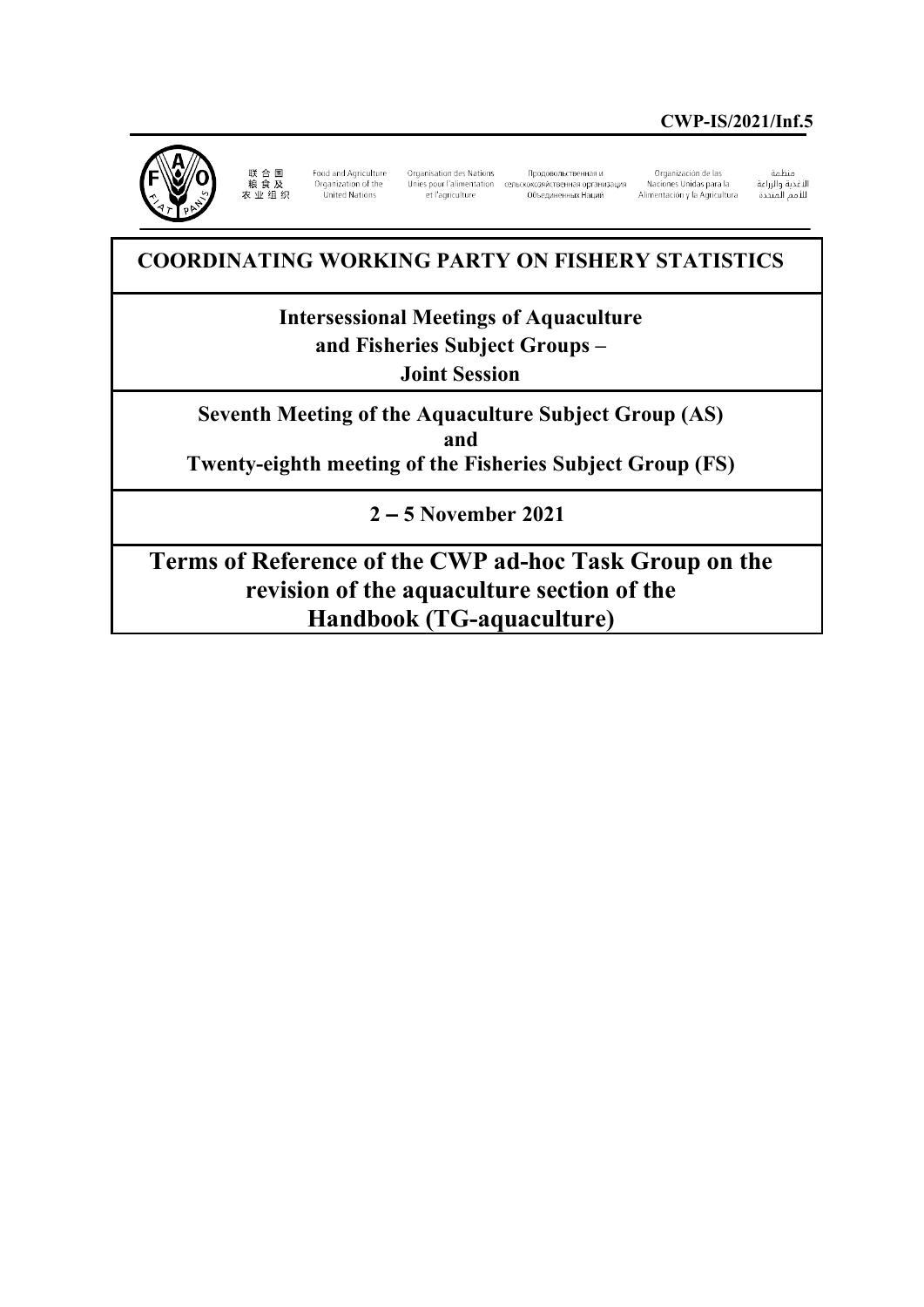## **CWP ad-hoc Task Group on the revision of the aquaculture section of the Handbook (TG-aquaculture)**

## **Terms of Reference Version 1.0**

### **1. Background/Context**

Comprehensive global and regional statistics on fisheries and aquaculture require national statistical programs to be coherent and consistent, and based on a common set of statistical standards which apply internationally recognized definitions, classifications and codes. The CWP Handbook was created to serve as the basis for this integration, initially for capture fisheries and now being extended to aquaculture.

The Handbook covers the concepts, definitions, classifications and data exchange protocols including the codes as applied to capture fisheries statistics and aquaculture globally, with a focus on the principles applicable to regional and global organizations. While national agencies often use statistical systems which are developed for specific national purposes and thus may differ from those employed internationally, the principles described in the Handbook may also be relevant to those national systems.

The intended users of the Handbook are CWP Member agencies, national fishery and aquaculture statistics offices, national administrations and other fishery and aquaculture agencies. The Handbook is also intended to assist in the development of national standards as logical extensions of the international standards.

The scope of the Handbook is to:

- Document concepts that are relevant to fishery and aquaculture statistics
- Define statistical standards for specialized concepts as adopted by CWP
- Define statistical standards for concepts that have a wider scope as adopted internationally (e.g. UN statistical standards)
- Review methodological issues that are specific to fishery and aquaculture statistics
- Define minimum requirements for data collection
- Define desirable levels of information.

The Handbook contains five sections which cover (1) General concepts, (2) Capture fisheries statistics, (3) Aquaculture statistics, (4) Socio-economic dimension, and (5) Tools and resources. The Handbook also includes a search facility which uses keywords and search terms defined at the sub-section levels including individual paragraphs and sub-paragraphs.

During the last few decades aquaculture has experienced an impressive growth, becoming one of the fastest growing food production sector in many countries. Currently aquaculture represents more than half of the total fisheries and aquaculture production if aquatic plants are included. However, despite this growing role, the sector still lacks internationally agreed definitions and classifications, as well as standard methodologies, that could be of support to international and regional organizations and countries in their collection of aquaculture statistics. In particular, the current aquaculture section of the Handbook consists of only one main page.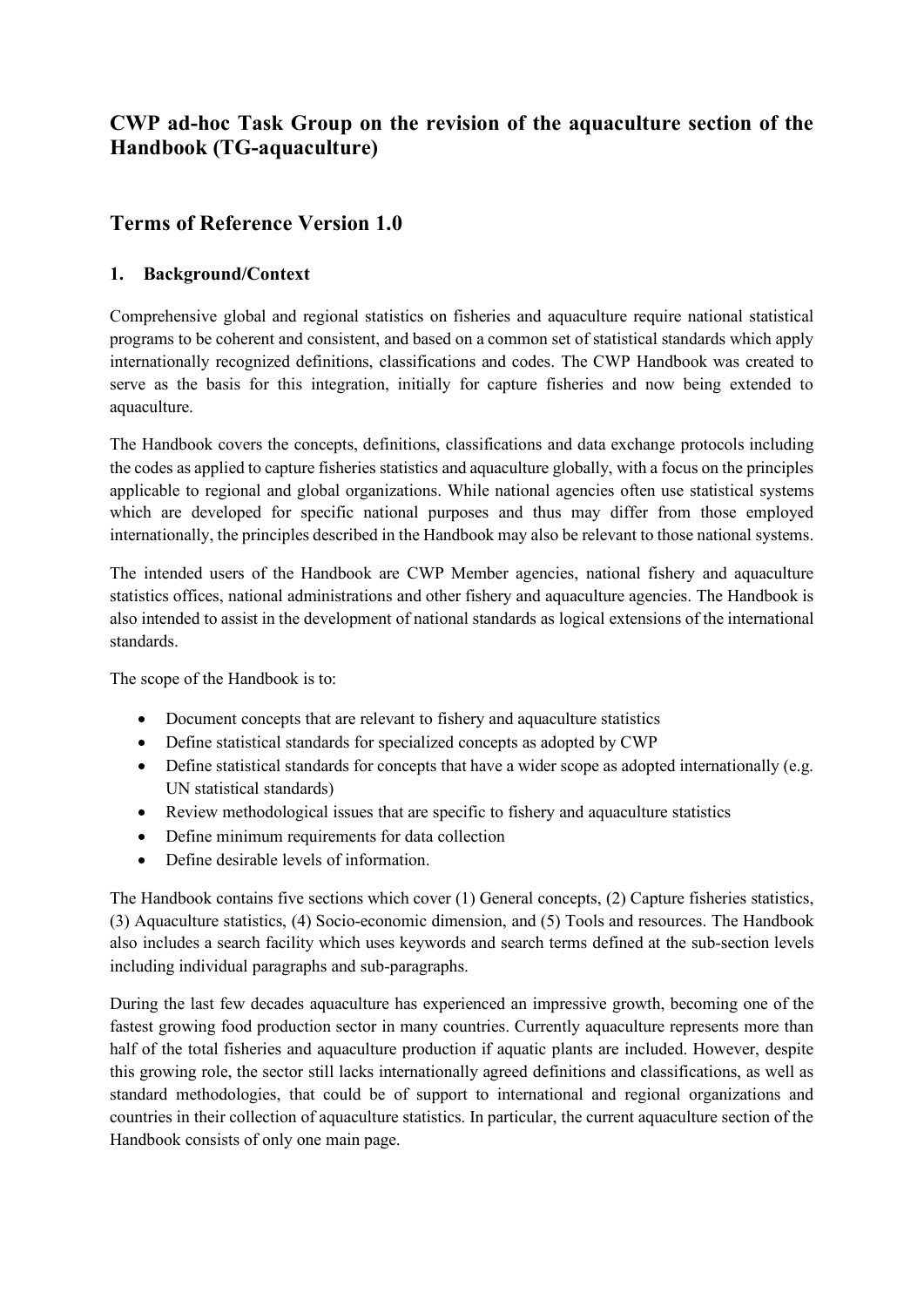In 2008 CWP agreed to expand its initial mandate to analyse in more detail the needs of the aquaculture sector, and a specialized group on aquaculture (CWP Aquaculture Subject Group: CWP-AS) was established by CWP-23 in 2010. Despite the small number of CWP parties involved in aquaculture statistics, CWP-AS has made good progress in developing standard questionnaires, revising the International Standard Statistical Classification for Aquatic Animals and Plants (ISSCAAP) and updating the international aquaculture farming systems classification in order to better serve the needs of aquaculture statistics. CWP-AS has also drafted an aquaculture section for the Handbook which was initially presented at CWP-24 in 2013 and later revised and considered during the CWP intersessional meeting in 2017. In 2019 (CWP-26), CWP-AS outlined a workplan to continue the work on the aquaculture section of the CWP Handbook, covering the following topics (FAO, 2019):

#### Concepts

- Definitions
- Culture environment
- Culture methods/Farming systems
- Production areas
- Measurement units and conversion

#### Data

- Seed production
- Wild seed production
- Artificial seed production
- Artificial seeds as input into culture-based fisheries
- Grow-out production
- Quantity
- Monetary Value
- Culture area and facilities
- Area or volume by culture method.

CWP-26 also agreed to improve and finalize proposals for the update of:

- International aquaculture farming system classification for production statistics
- International aquaculture production area and facility classification for statistics.

These classifications should be also taken into account in the development of the aquaculture section and other related sections (e.g. socio-economic dimension) of the CWP Handbook.

In addition, the CWP Fishery Subject Group (CWP-FS) discussed the Handbook structure and agreed that future revisions and additions to the Handbook, including development of the aquaculture and socioeconomic sections, should take account *inter alia* of the following general points (CWP, 2019):

- Note that the FAO web policy requires no more than 3 levels of headings on its website and as a result the Handbook itself (published within the FAO website) is restricted to 2 levels of headings
- Use quick links to increase prominence of frequently visited sections of the Handbook
- Include aquaculture context in the section on conversion factors.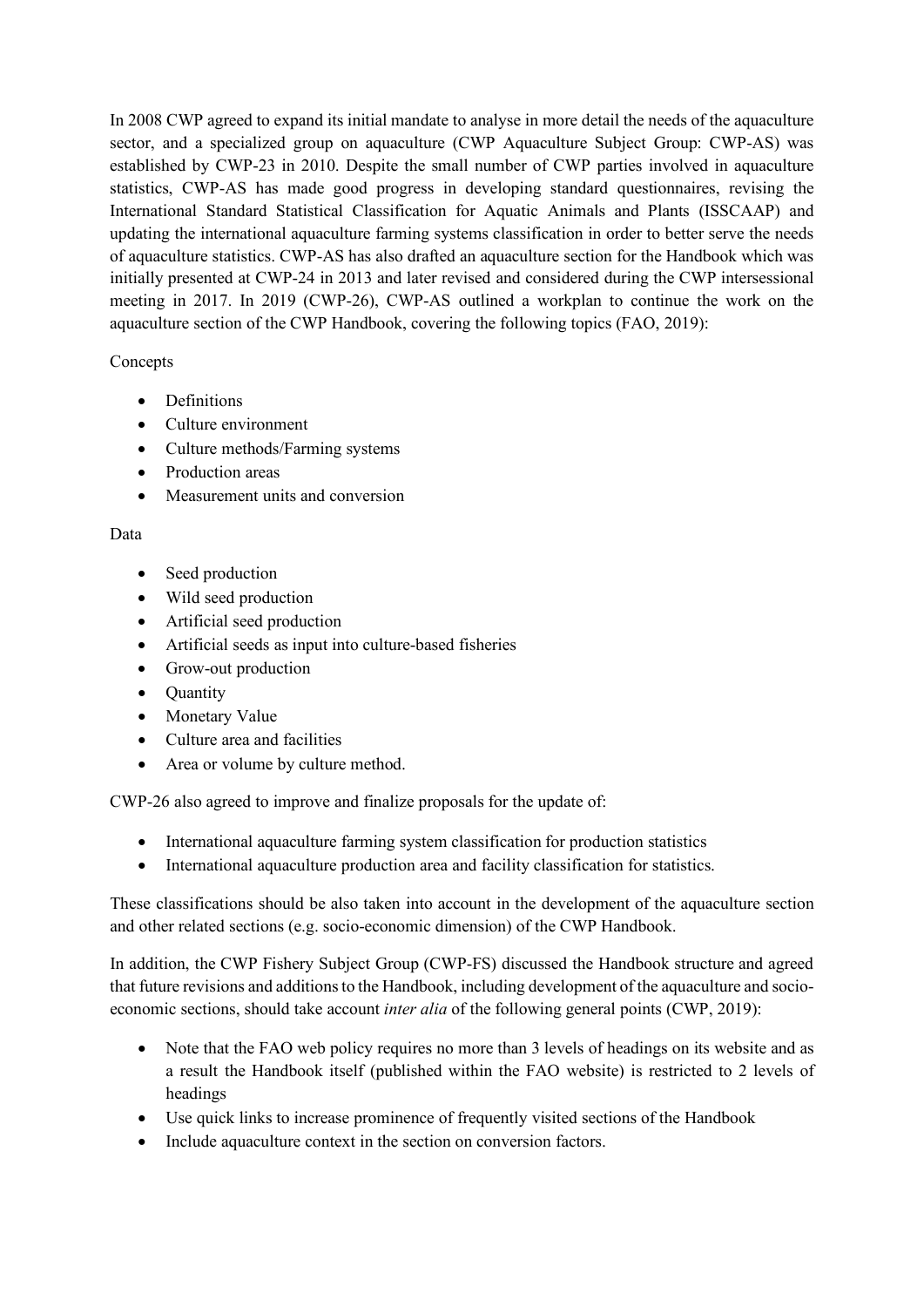CWP-26 established an ad-hoc task group (TG) to develop the aquaculture section of the Handbook including farming systems classification (referred herein as TG-aquaculture) during the 2019-2022 intersessional period (CWP, 2019). CWP-26 also established four other TGs to develop its work during the 2019-2022 intersessional period. The membership of these TGs is open to all CWP parties, and CWP-26 identified a lead organization for each TG to convene and lead that TG with support from the CWP Secretariat.

CWP-26 identified GFCM as lead for the TG-aquaculture and nominated Mr. Massa of GFCM as Coordinator of the CWP-AS, in addition to a role of CWP Chair or Vice-Chair. After the CWP-26 Mr Massa retired as FAO GFCM Officer and he will continue his CWP role as FAO Consultant under the CWP Secretariat. In his current capacity, Mr Massa is available to convene the ad-hoc TGaquaculture with support from the CWP Secretariat. Draft terms of reference (ToRs) for TG-aquaculture were developed in consultation with the TG Convener and are elaborated below (Section 2. Objectives, tasks and timeframe and Section 3. Organization of work).

### **2. Objectives, tasks and timeframe**

The objectives of TG-aquaculture are to:

- Further develop the aquaculture section of the CWP Handbook including the farming systems classification
- Review, revise and where necessary further develop the Handbook's other sections which relate to aquaculture including the introduction, general concepts (including conversion factors), Capture fisheries statistics (with focus on  $Fisher's$ ) and socio-economic dimension
- Review and further develop the Handbook's tools and resources
- Review and further develop the Handbook's keywords and search terms applicable to all aquaculture-related sections of the Handbook.

It is anticipated that the work of TG-aquaculture will be reviewed and further developed during an intersessional meeting of CWP-AS and subsequently presented to CWP-27 in 2022 for consideration. Collaboration with other TGs (e.g. TG on reference harmonization for capture fisheries and aquaculture statistics; TG-RH2) may be required if any output from the work of TG-aquaculture has implications for the work of the other TGs and to ensure overall consistently in advice to CWP. TG-aquaculture will also take into account the revised sections of the Handbook relevant to capture fisheries currently at prepublication stage with access available through a secure webpage. The overall contents of the revised CWP Handbook are listed in Appendix 1. Pending publication of these revised sections of the Handbook, access will be made available to members of TG-aquaculture. Proposed tasks and timeframe for the work of TG-aquaculture are outlined in Table 1.

<span id="page-3-0"></span><sup>&</sup>lt;sup>1</sup> CWP-26 agreed to relocate the page Fishers from the socio-economic section to capture fisheries, noting that this page contained reference to fish farmers. Information on fish farmers could be further developed and moved to a separate page within the aquaculture section.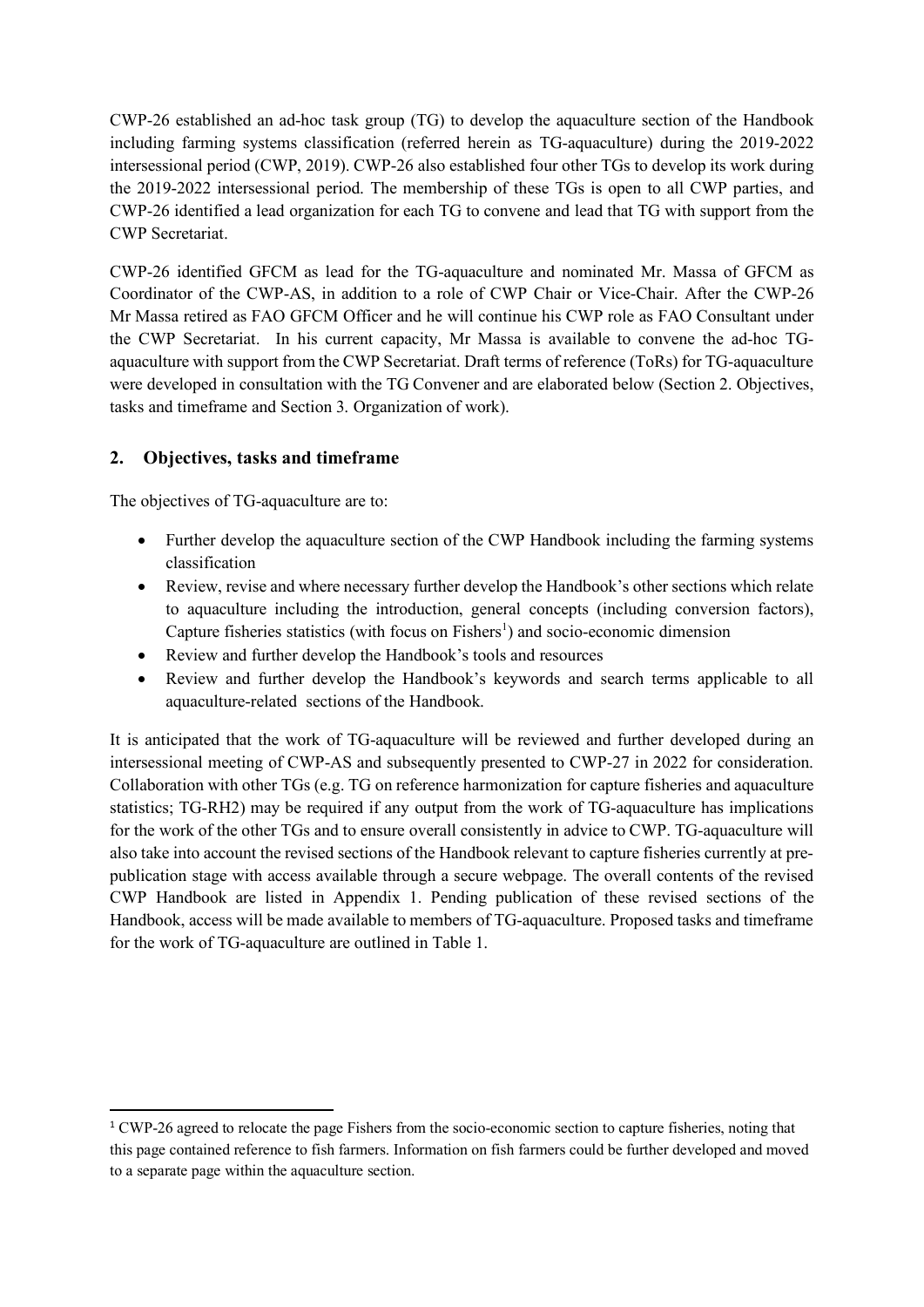**Table 1: Proposed tasks and timeframe for the work of TG-aquaculture**

|                  | <b>Task</b>                                                                   | <b>Timeframe</b> |
|------------------|-------------------------------------------------------------------------------|------------------|
| $\overline{0}$ . | Develop draft ToRs and work plan in consultation with TG Convener and         | March 2021       |
|                  | circulate to members for validation. Call for TG participations and their     |                  |
|                  | contact details.                                                              |                  |
| 1.               | Finalise ToRs and establish TG membership                                     | April 2021       |
|                  |                                                                               |                  |
| 2.               | Critically review the draft aquaculture components of the Handbook            | June 2021        |
|                  | which were presented at CWP-24 in 2013 and the CWP intersessional             |                  |
|                  | meeting in 2017, consider recent guidance on concepts, topics and             |                  |
|                  | structure from CWP-26, and develop a revised structure for the                |                  |
|                  | aquaculture components of the Handbook                                        |                  |
| $\overline{3}$   | Concurrently with 2, finalize the updates to the international classification | September 2021   |
|                  | or reference list of Farming systems which may guide the development of       |                  |
|                  | the aquaculture section of the Handbook                                       |                  |
| 4.               | Draft the aquaculture components of the Handbook including the                | September 2021   |
|                  | introduction, general concepts and socio-economic dimension                   |                  |
| 5.               | Circulate the first draft of the revised Handbook sections                    | October2021      |
|                  |                                                                               |                  |
| 6.               | Consider further development to the Handbook sections, including review       | Prior to the     |
|                  | and further develop the Handbook's tools and resources, and develop the       | intersessional   |
|                  | Handbook's keywords and search terms applicable to all aquaculture-           | meeting $(IS)$   |
|                  | related sections of the Handbook.                                             |                  |
| 7.               | Concurrently with 6, consider implications of any revised aquaculture         | Prior to IS      |
|                  | concepts and definitions in the work of other TGs including TG-RH2            |                  |
| 8.               | Present an advanced version of revised aquaculture Handbook and               | <b>IS</b>        |
|                  | definitions at the intersessional meeting (IS)                                | Q4 2021          |
| 9.               | Consider further developments including intersessional meeting feedback       | Post IS          |
|                  | and enlarging the scope of contributions to other CWP parties                 |                  |
| 10.              | Incorporate relevant outputs of other TGs including TG-RH2                    | Post IS          |
|                  |                                                                               |                  |
| 11.              | Present a final version of the revised aquaculture components of the          | By mid-2022      |
|                  | Handbook to CWP-27 for consideration and, if possible, adoption               |                  |

### **3. Organization of work**

#### **3.1. Convener**

Mr Fabio Massa, from FAO Secretariat, will convene the TG aquaculture, with support from the CWP Secretariat. Meetings will be called by the Convener and supported by the CWP Secretariat which will also ensure the progress of work and development of outputs, as stipulated by the CWP work plan and these ToRs.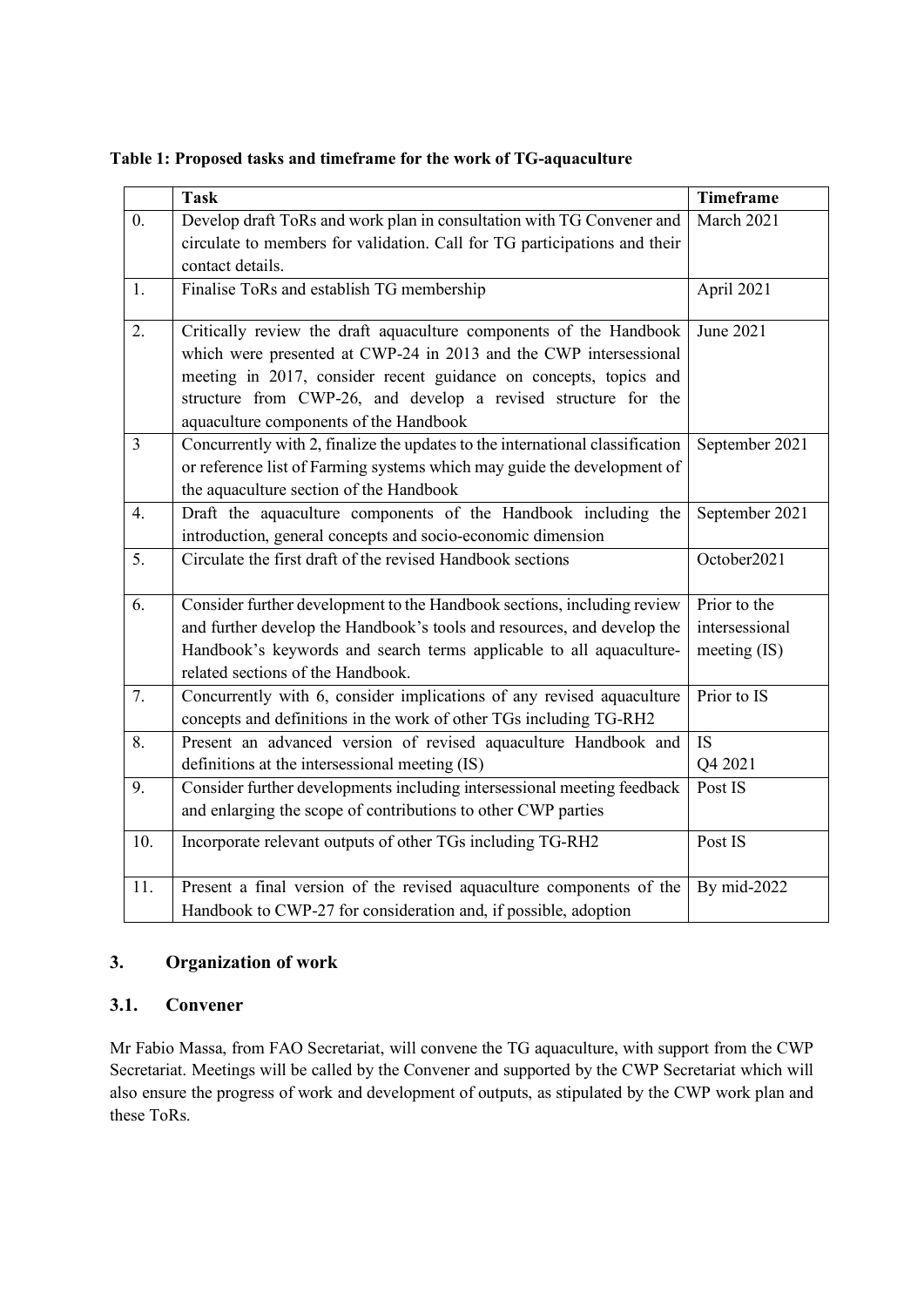### **3.2. Membership**

TG-aquaculture is open to all CWP parties and those interested in this work are encouraged to actively contribute. At CWP-26, the following parties indicated initial interest in participating in the TG: European Commission, FAO, GFCM and SEAFDEC.

Interested CWP parties are requested to provide the name of the person(s) who will be actively involved in the work of TG-aquaculture. To the extent practicable, if a member of the TG is unable to attend a meeting, a substitute will be nominated to participate in the meeting, and inform the convener of this substitution prior to the scheduled meeting.

### **3.3. Role of group members**

TG-aquaculture will make decisions in the spirit of consensus and cooperation. TG members will decide on the detailed work plan and may propose revisions of the ToRs for approval by the Coordinator of CWP-AS and the CWP Secretariat.

Each TG participant is encouraged to engage actively in the work of the TG, including by:

- Attending all web calls and meetings
- Sharing knowledge and practical examples to illustrate CWP needs
- Reviewing working documents co-prepared by the TG.

As a whole, the TG will develop the documents fulfilling its objectives including recommendations for presentation, discussion and decision at the CWP intersessional and session meetings.

### **3.4. Meeting agenda items**

Meeting agendas, with attached meeting material, will be distributed at least five working days prior to a scheduled meeting, in coordination with the CWP Secretariat. At the end of each meeting, the TG will consider requirements for any follow-up meeting and, if required, will identify draft agenda items to be addressed at that meeting together with a proposed meeting schedule (date, time, duration).

### **3.5. Minutes and meeting papers**

The minutes of each meeting will be prepared by the convener with support from the CWP Secretariat, or any other member on a voluntary basis, and shared with the TG members no later than ten working days following each meeting.

### **3.6. Working conditions**

Most TG activities will be conducted through email exchange and online meetings; however, face-toface meetings may be held as appropriate if deemed necessary and upon available resources. The frequency of the meetings will be determined by the TG work and progress.

### **3.7. Collaboration with other TGs**

Some outputs from TG-aquaculture may have implications for the work of other Tgs including TG-RH2, and vice-versa. Collaboration between TGs may be required to ensure overall consistently in advice to CWP and may require a virtual joint-TG meeting.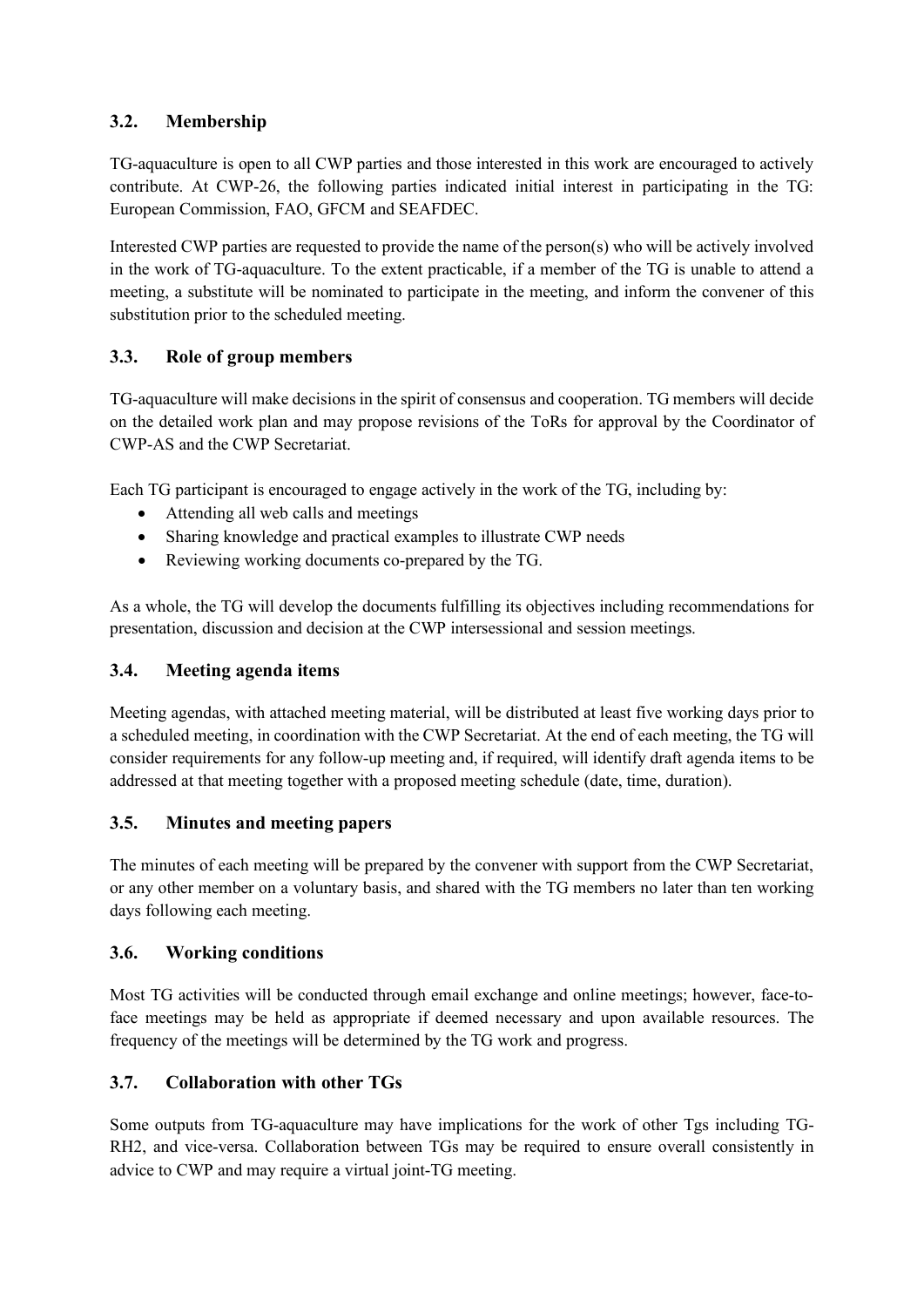### **References**

**FAO.** 2019. *Report of the twenty-sixth session of the Coordinating Working Party on Fishery Statistics. Rome, Italy, 15–18 May 2019.* FAO Fisheries and Aquaculture Report No. 1293. Rome, FAO. 51 pp. (also available at http://www.fao.org/3/ca6684en/ca6684en.pdf).

**FAO.** CWP Handbook. [Cited 1 January 2021, under revision]. http://www.fao.org/cwp-on-fisherystatistics/handbook/introduction/en/